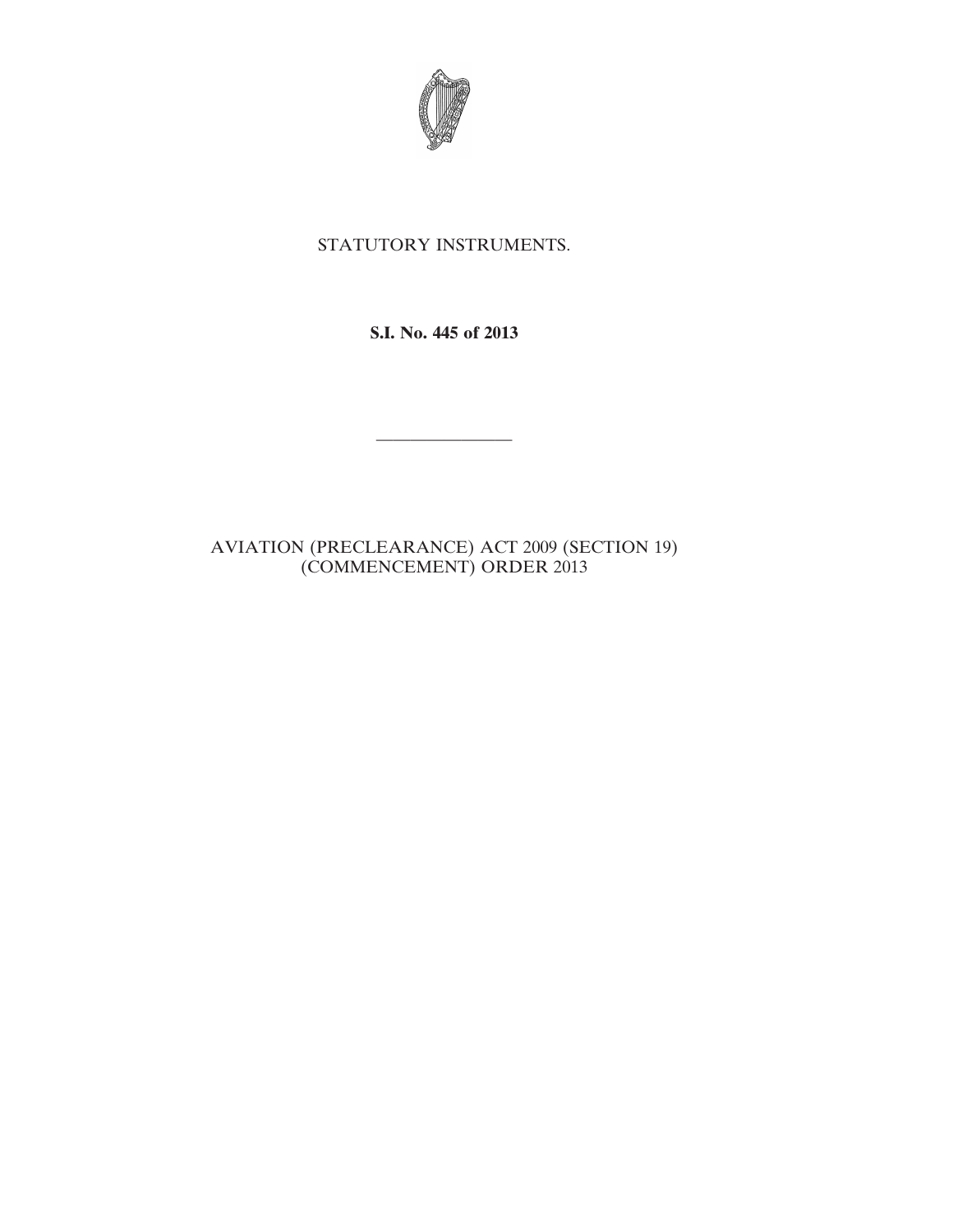## AVIATION (PRECLEARANCE) ACT 2009 (SECTION 19) (COMMENCEMENT) ORDER 2013

I, LEO VARADKAR, Minister for Transport, Tourism and Sport, in exercise of the powers conferred on me by section 21(2) of the Aviation (Preclearance) Act 2009 (No. 16 of 2009)(as adapted by the Transport (Alteration of Name of Department and Title of Minister) Order 2011 (S.I. No. 141 of 2011)), hereby order as follows:

1. This Order may be cited as the Aviation (Preclearance) Act 2009 (Section 19) (Commencement) Order 2013.

2. The day appointed as the day on which section 19 of the Aviation (Preclearance) Act 2009 (No. 16 of 2009) comes into operation is 29 November 2013.



GIVEN under my Official Seal, 21 November 2013.

> LEO VARADKAR, Minister for Transport, Tourism and Sport.

*Notice of the making of this Statutory Instrument was published in "Iris Oifigiúil" of* 29*th November*, 2013.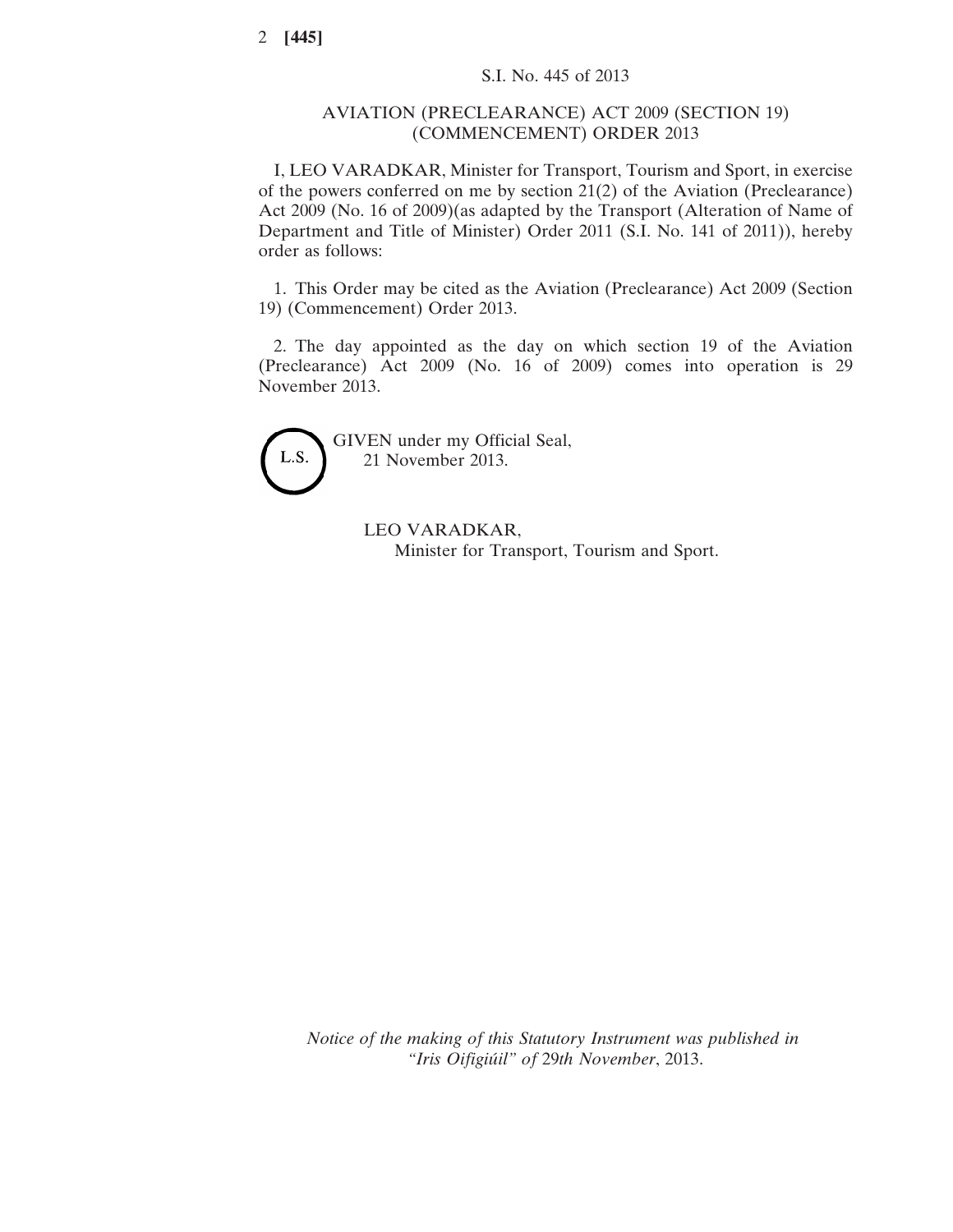**[445]** 3

## EXPLANATORY NOTE

*(This note is not part of the Instrument and does not purport to be a legal interpretation.)*

This Order provides for the commencement of Section 19 of the Aviation (Preclearance) Act 2009 and thereby repeals the Air Navigation and Transport (Preinspection) Act 1986.